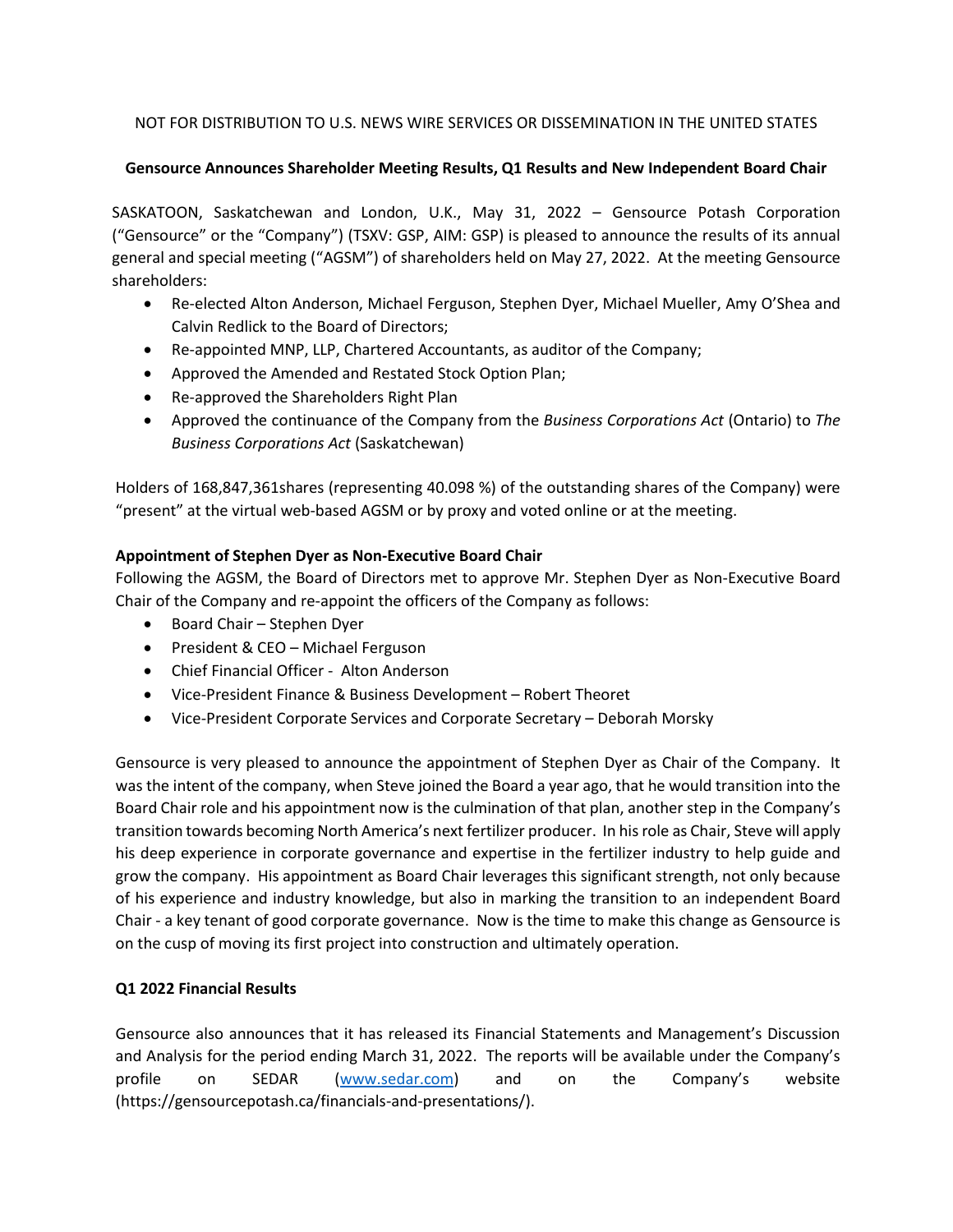### **For further information on Gensource Potash, please contact:**

| <b>Gensource Potash Corporation</b><br>Mike Ferguson - President & CEO                                             | +1-306-974-6414      |
|--------------------------------------------------------------------------------------------------------------------|----------------------|
| <b>Strand Hanson Limited (Nominated &amp; Financial Adviser)</b><br>Ritchie Balmer / Rory Murphy / Charles Hammond | +44 (0) 20 7409 3494 |
| <b>Peel Hunt LLP (Broker)</b><br>Ross Allister / David McKeown / Georgia Langoulant                                | +44 (0) 20 7418 8900 |
| <b>Camarco (Financial PR)</b>                                                                                      | +44 (0) 20 3757 4997 |

Gordon Poole / Charlotte Hollinshead / Lily Pettifar

For any press enquiries please contact us on **gensource@camarco.co.uk**

Further information on Gensource Potash Corporation can be found at [www.gensourcepotash.ca](http://www.gensourcepotash.ca/) Follow us on twitter **@GensourcePotash**

#### **About Gensource**

Gensource is a fertilizer development company based in Saskatoon, Saskatchewan and is on track to become the next fertilizer production company in that province. With a modular and environmentally leading approach to potash production, Gensource believes its technical and business model will be the future of the industry. Gensource operates under a business plan that has two key components: (1) vertical integration with the market to ensure that all production capacity built is directed, and pre-sold, to a specific market, eliminating market-side risk; and (2) technical innovation which will allow for a modular and economic potash production facility, that demonstrates environmental leadership within the industry, producing no salt tailings, therefore eliminating decommissioning risk, and requiring no surface brine ponds, thereby removing the single largest and negative environmental aspect of potash mining.

## **Neither the TSX Venture Exchange nor its Regulation Services Provider (as that term is defined in the policies of the TSX Venture Exchange) accepts responsibility for the adequacy or accuracy of this release.**

#### Caution Regarding Forward-Looking Statement

This news release may contain forward looking information and Gensource cautions readers that forward- looking information is based on certain assumptions and risk factors that could cause actual results to differ materially from the expectations of Gensource included in this news release. This news release includes certain "forward-looking statements", which often, but not always, can be identified by the use of words such as "believes", "anticipates", "expects", "estimates", "may", "could", "would", "will", or "plan". These statements are based on information currently available to Gensource and Gensource provides no assurance that actual results will meet management's expectations.